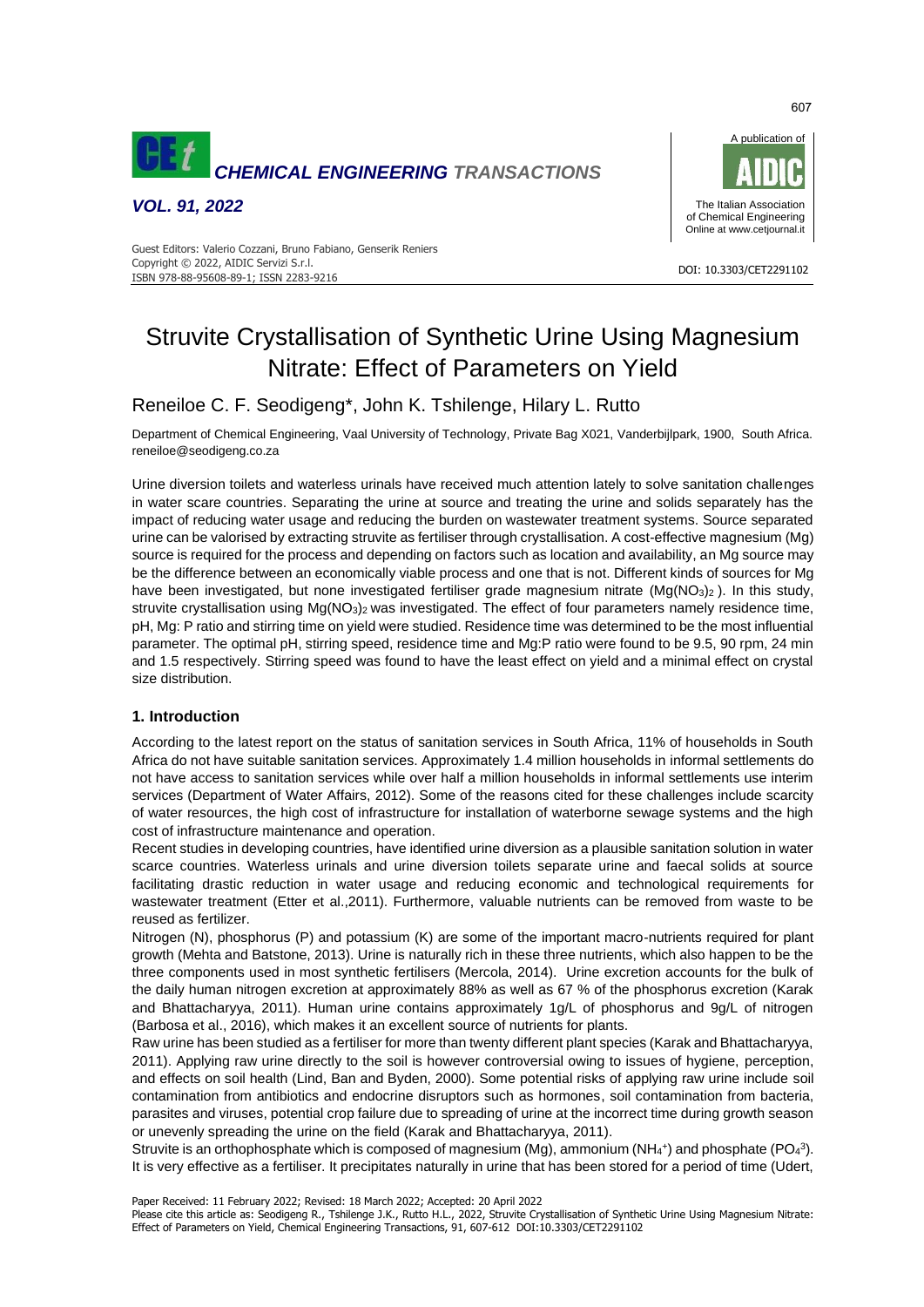Larsen and Gujer, 2006). The crystallisation of struvite from urine is a method through which fertiliser can be extracted from urine and be applied to crops without the potential harmful effects. Struvite crystallisation has also been investigated for recovery of nutrients from anaerobically digested supernatants from zootechnical wastewaters and sludge lines of urban wastewater treatment plants (Santinelli et al., 2013). It is widely studied as a promising method of recovering nutrients from various wastewaters such as rubber wastewaters (Huy et al., 2019)

Struvite crystallisation occurs through chemical reaction described in Equation (1) (Wilsenach, Schuurbiers and van Loosdrecht, 2007):

$$
Mg^{2+} + NH_4^+ + H_2PO_4^- + 6H_2O \rightarrow MgNH_4PO_4 \cdot 6H_2O + 2H^+ \tag{1}
$$

It is the process of crystallising Mg<sup>2+</sup>, NH<sub>4</sub><sup>+</sup> and PO<sub>4</sub><sup>3</sup> in a solution. Urine in its natural state is supersaturated with nitrates (NO<sub>3</sub>) and phosphates PO<sub>4</sub><sup>3</sup>, and only needs addition of Mg to achieve the state of struvite supersaturation followed by spontaneous nucleation and crystallisation.

Struvite crystallization is an inexpensive method of extracting struvite from urine, however, the need for a lowcost Mg source can often render the process uneconomical depending on the location. Currently, industrial processes are used to extract struvite from various wastewaters, and they use different Mg sources. The NuReSys process (Belgium), Airprex (Germany) and Multiform (America) use MgCl<sup>2</sup> as an Mg source, while Phosphaq process (Netherlands) use MgO as an Mg source. The Phosnix process in Japan uses Mg(OH)<sub>2</sub> as an Mg source (Munch and Barr, 2001). Etter et al. (2011) investigated the cost of different sources of Mg to determine which is more economical for Nepal. Sources such as magnesite rock (MgCO<sub>3</sub>), magnesium sulphate (MgSO4) and bittern, a waste brine remaining after extraction of salt from seawater were investigated.

Mg(NO<sub>3</sub>)<sub>2</sub> is a water-soluble salt which occurs naturally in mines and caverns as nitro-magnesite. The Mg(NO<sub>3</sub>)<sub>2</sub> used commercially is synthesised by the reaction of nitric acid and various magnesium salts. It is commonly used as a dehydration agent, but some grades can be utilised as fertilizer. Mg(NO3)<sub>2</sub> may be easily available depending on location, for instance, fertilizer grades are available in India for export to many countries. This may be a suitable Mg source for the South African context. However, its suitability for struvite crystallization needs to be determined and optimised. In this study, Mg(NO<sub>3</sub>)<sub>2</sub> was used as an Mg source for crystallisation of struvite from synthetic urine and optimal parameters were determined.

#### **2. Materials and Methods**

#### **2.1 Materials**

A solution of synthetic urine was prepared using a standard recipe from literature. The resultant concentrations were determined so that they were similar to the typical concentration of urine as it leaves the human body. The chemicals used to prepare the synthetic urine and the resultant concentration are shown in [Table 1.](#page-1-0)

| Chemical                                                    | <b>MW</b> | Concentration |  |
|-------------------------------------------------------------|-----------|---------------|--|
|                                                             | (g/mol)   | (mM)          |  |
| MgCl <sub>2</sub> .6H <sub>2</sub> O                        | 203.3     | 3.2           |  |
| CaCl <sub>2</sub> .2H <sub>2</sub> O                        | 147.02    | 4.4           |  |
| NaCl                                                        | 58.44     | 78.7          |  |
| Na <sub>2</sub> SO <sub>4</sub>                             | 142.04    | 16.2          |  |
| $Na_3(C_6H_5O_7).2H_2O$ (Sodium citrate)                    | 294.1     | 2.6           |  |
| KCI                                                         | 74.55     | 21.5          |  |
| C <sub>4</sub> H <sub>7</sub> N <sub>3</sub> O (Creatinine) | 113.12    | 9.7           |  |
| $(NH2)2CO$ (Urea)                                           | 60.6      | 330.0         |  |
| NH <sub>4</sub> CI                                          | 53.49     | 18.7          |  |
| $K_2HPO_4$                                                  | 136.08    | 30.90         |  |
| Na <sub>2</sub> (COO) <sub>2</sub> (Sodium oxalate)         | 134       | 0.15          |  |
| $C_6H_8O_6$ (Ascorbic acid)                                 | 176.12    | 0.57          |  |

<span id="page-1-0"></span>*Table 1: Synthetic urine preparation chemicals and concentrations*

#### **2.2 Design of experiments**

The key parameters of struvite crystallisation that were investigated are Mg:P ratio, pH, residence time and stirring speed (Seodigeng, Tshilenge and Rutto, 2021). The studied key parameters were varied within a prescribed range of values as shown in [Table 2.](#page-2-0) Stat-Ease Design Expert® was used to design an optimised

608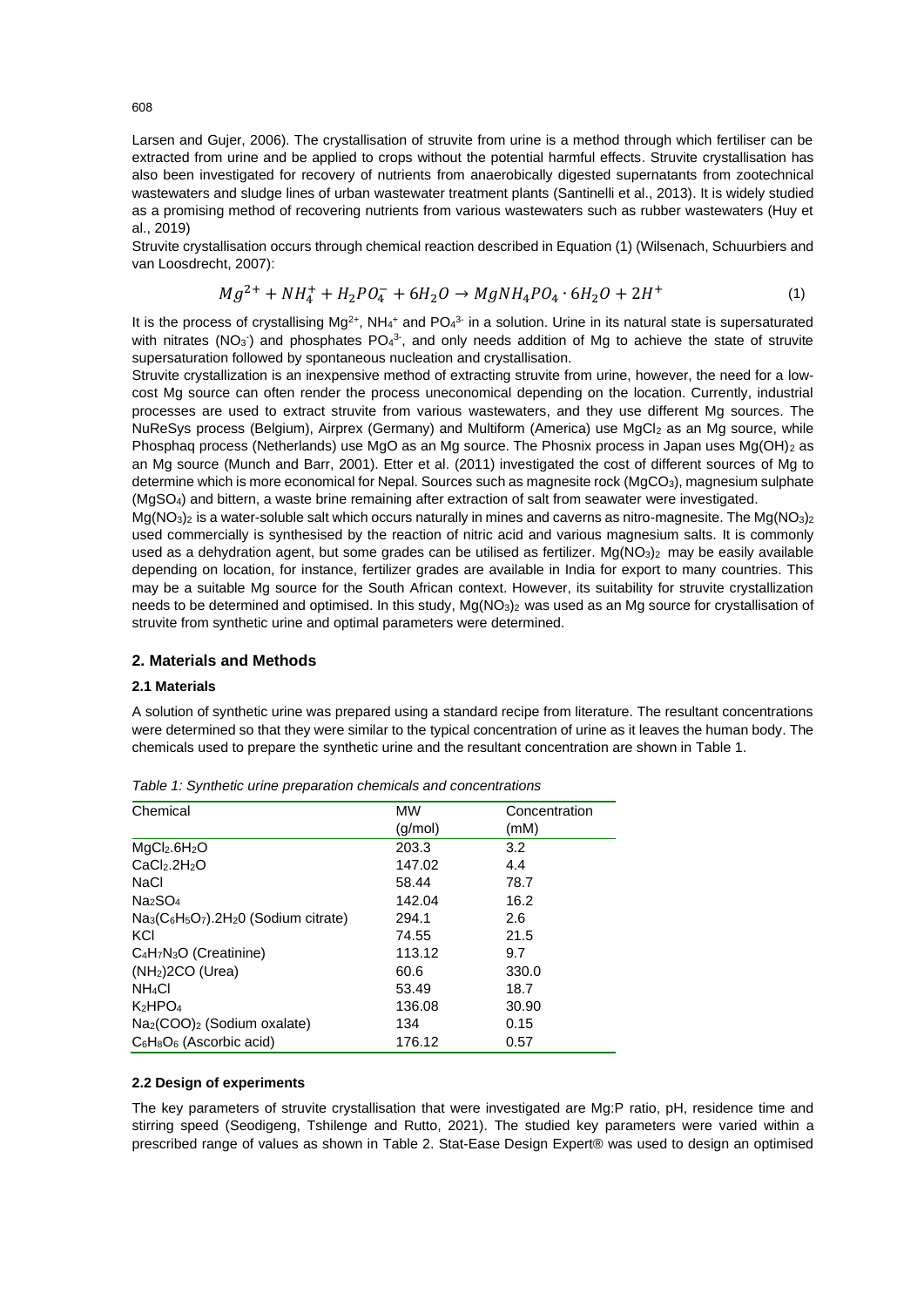set of 20 experiments with varying experimental conditions for studying factor interaction (Seodigeng, Tshilenge and Rutto, 2021).

| rapio E. Bioorotioca paramotor rangoo |                |                |         |         |  |
|---------------------------------------|----------------|----------------|---------|---------|--|
| Factor                                | Name           | Units          | Minimum | Maximum |  |
| Α                                     | pН             | -              |         | 10      |  |
| B                                     | Mg:P ratio     | $\blacksquare$ |         |         |  |
| C                                     | Stirring speed | RPM            | 60      | 120     |  |
| D                                     | Residence time | Min            |         | 60      |  |

<span id="page-2-0"></span>*Table 2: Discretised parameter ranges*

#### **2.3 Crystallisation experiments**

Batch crystallisation experiments were conducted using 2L of urine per experimental run. Experiments were conducted using a similar methodology to that detailed in Seodigeng, Tshilenge and Rutto, 2021. pH was adjusted using NaOH. A supersaturated solution of  $Mg(NO<sub>3</sub>)<sub>2</sub>$  was prepared and added to the synthetic urine as an Mg source. The amount of Mg(NO<sub>3</sub>)<sub>2</sub> added was determined based on the targeted final Mg:P ratio. The Mg:P ratio is the ratio of the amount of Mg in the form of Mg<sup>2+</sup> to the amount of P in PO<sub>4</sub><sup>3</sup> form. The Mg was added in solution form to eliminate any particles which could interfere with the experiment by promoting the nucleation process. The experiment was run until the required residence time was reached as per run conditions at which point the stirrer was stopped, and the crystals were filtered from the solution. [Figure 1](#page-2-1) shows the experimental setup for crystallisation experiments (Seodigeng, Tshilenge and Rutto, 2021).



*Figure 1: Experimental setup with beaker and vacuum manifold*

#### <span id="page-2-1"></span>**2.4 Analysis techniques**

The filtered crystals were dried in an oven overnight at 35°C and then weighed to determine the yield.

## **3. Results and Discussion**

For the yield, the optimal pH, stirring speed, residence time and Mg:P ratio were found to be 9.5, 90 rpm, 24 min and 1.5 respectively. [Figure 2](#page-3-0) to [Figure 4](#page-4-0) show graphs of the effect of Mg:P ratio on crystal yield showing interactions with residence time, stirring speed and pH. An increase in Mg:P ratio results in higher yields, however this effect decreases at Mg:P ratio above 1.5. Beyond this ratio, the yield does not increase further. This is because the amount of phosphate and ammonium ions become depleted. Adding more Mg will not have any effect.

[Figure 2](#page-3-0) shows the interaction of the effect of Mg:P with residence time on yield while the pH and stirring speed were kept constant at optimum values of 9.5 and 90 rpm respectively. The solid lines on the figure indicate the model results showing the interaction of the parameters, while the dashed lines indicate the 95% tolerance levels. Higher residence time resulted in higher yields. The two graphs are plotted for a minimum residence time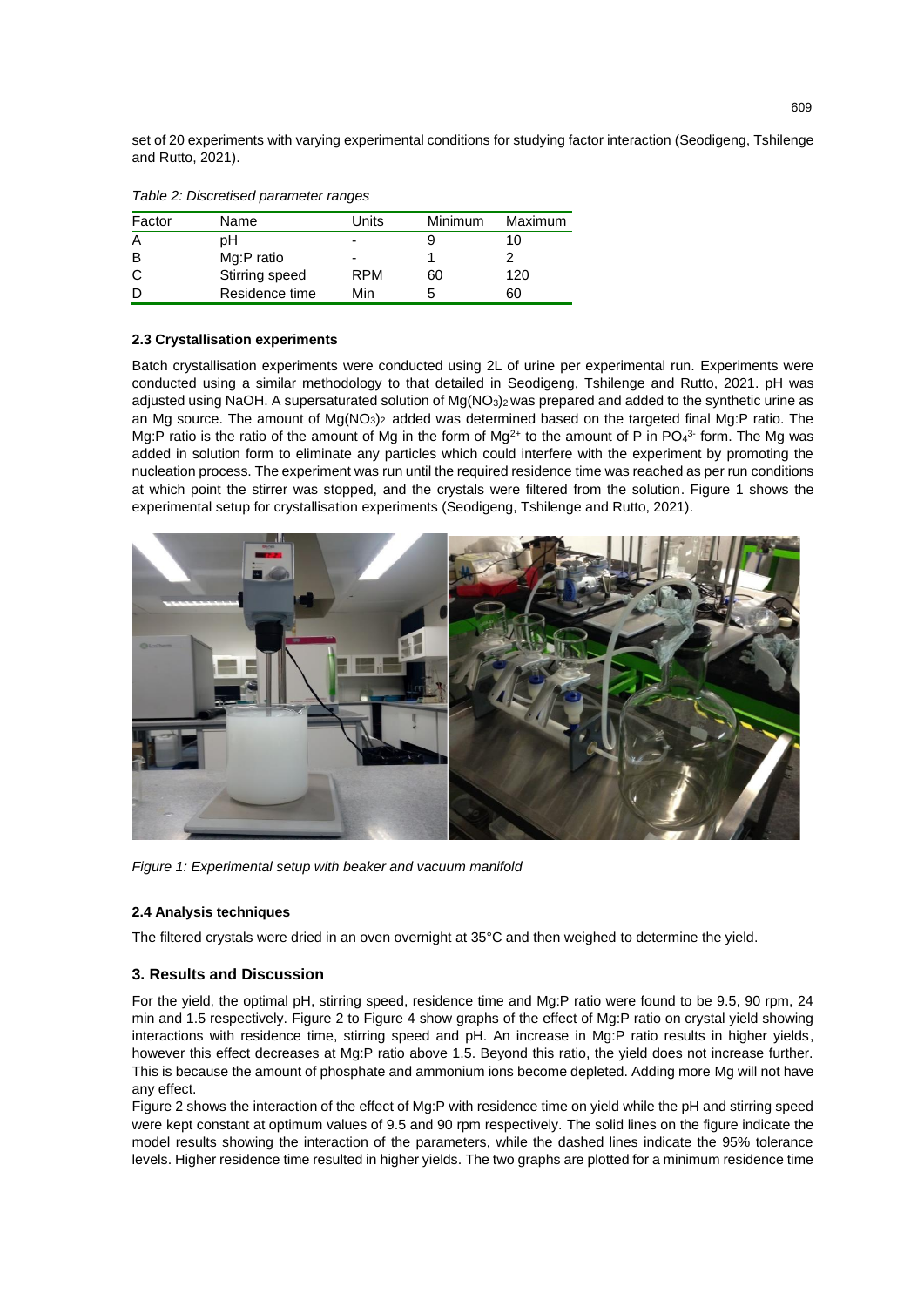of 5 min and a maximum residence time of 60 min. The graph shows very distinct differences in yield between the two residence times, which indicates a strong effect of residence time on yield. This is similar to the findings of Hutnik et al (2013).



<span id="page-3-0"></span>*Figure 2 Effect of Mg:P ratio on crystal yield showing interaction with residence time, while stirring speed and pH are kept constant at 90rpm and 9.5 respectively*

[Figure 3](#page-3-1) shows a graph of the effect of Mg:P ratio on crystal yield showing interaction with pH while stirring speed and residence time were kept constant at 90 rpm and 24 min respectively. The graph shows the interaction at minimum pH value of 9 and a maximum pH of 10.



<span id="page-3-1"></span>*Figure 3: Effect of Mg:P ratio on crystal yield showing interaction with pH, while stirring speed and residence time are kept constant at 90rpm and 24 min respectively*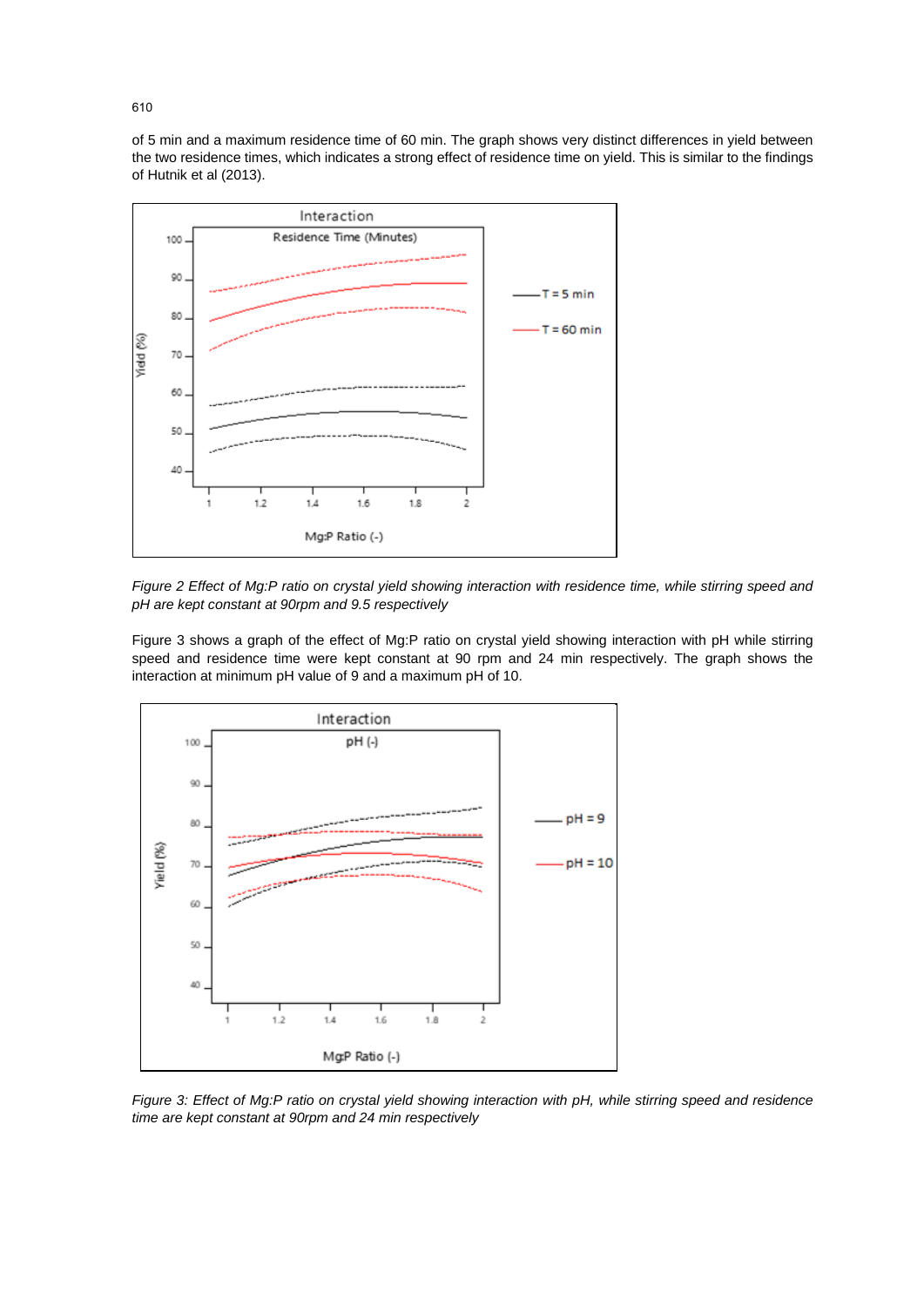The graphs show that yield increases with increasing Mg:P ratio. At pH of 9, an increase in Mg:P ratio to results in an increase in yield, the yield is minimally affected by Mg:P ratio. This could be because crystallisation is favoured at high pH and regardless of the amount of Mg added to the solution, the effect of pH dominates that of Mg:P ratio. This phenomenon is shown in situations when urine is stored over time and urea decomposes to form ammonium, resulting in an increase in pH which leads to spontaneous crystallisation of struvite without addition of Mg. Bhuiyan, Mavinic and Beckie (2008) and Ariyanto, Sen and Ang (2014) also concluded that pH has a greater effect on crystallisation.

[Figure 4](#page-4-0) shows the effect of Mg:P ratio on crystal yield showing interaction with stirring speed, while pH and residence time are kept constant at 9.5 and 24 min respectively. The graph shows that while yield increases with increasing Mg:P ratio, the interaction with stirring speed did not have an effect on yield as the graphs are similar for both 60 rpm and 120 rpm. Bhuiyan, Mavinic and Beckie (2008) found that induction time is minimally affected by stirring speed.



<span id="page-4-0"></span>*Figure 4 Effect of Mg:P ratio on crystal yield showing interaction with stirring speed, while pH and residence time are kept constant at 9.5 and 24 min respectively*

#### **4. Conclusions**

In this study, the most influential parameter on struvite crystallization in terms of yield was found to be residence time. This means that in crystalliser design and process optimisation, the residence time will be the most important factor which will allow for the solution to reach equilibrium and produce the maximum yield of crystals. If there is not enough residence time, even if other parameters are optimal, maximum yield cannot be reached. In general, high Mg:P ratio results in higher yields up to an optimum point, after which, no further increase in yield is possible as then the limiting reagents become ammonium and phosphate. In crystalliser design, the optimal Mg:P ratio will determine the amount of excess Mg required so as to minimise cost of the reagent. One of the cost considerations for struvite crystallisation process is the Mg source and optimisation of this parameter as well as utilising cheaper Mg sources can go a long way in making the process economically feasible.

#### **References**

Ariyanto E., Sen T. and Ang, H. (2014), The influence of various physico-chemical process parameters on kinetics and growth mechanism of struvite crystallisation, Advanced Powder Technology, 25(2), 682-694.

Barbosa S., Peixoto L., Meulman B., Alves M. and Pereir, M. (2016), A design of experiments to assess phosphorous removal and crystal properties in struvite precipitation of source separated urine using different Mg sources, Chemical Engineering Journal, 298, 146-153